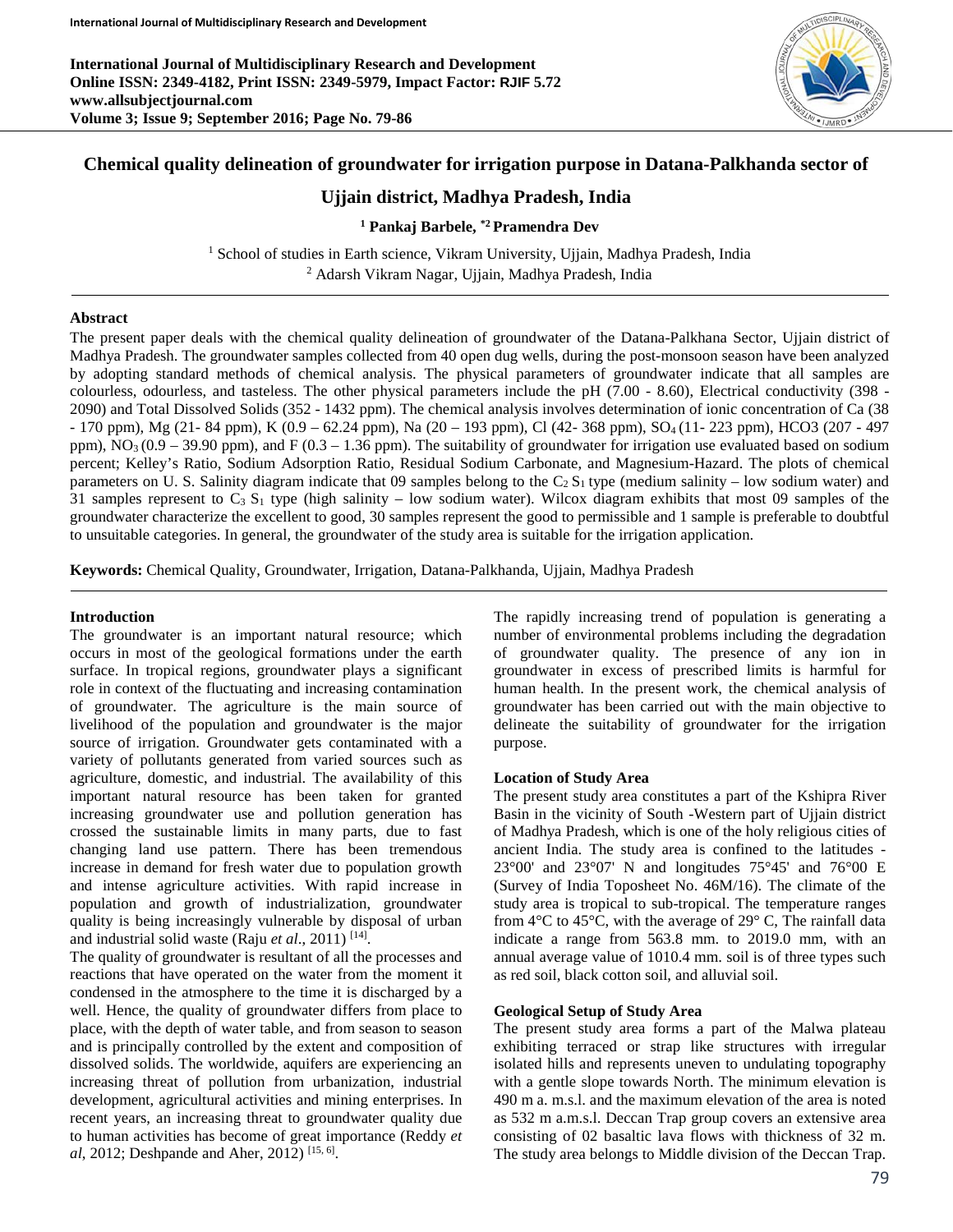The low lying plains are restricted to the major river valleys in the northern parts, and the rise in elevation is very gradual. The first geological account has been given by Blanford (1869) and followed by several workers. Barbele  $(2012)$ <sup>[3]</sup> carried out hydrogeological studies in Narwar– Palkhanda area.

## **Materials and Methods**

The 40 water samples were collected from dug wells in the study area for analysis of various physical-chemical parameters. One liter of water samples were collected in polyethylene bottles from various wells during the month of November-December. The pH was measured by using portable pH meter and EC was measured by EC meter in the field. The ionic concentrations of sodium, calcium, magnesium, potassium, carbonate, bicarbonate, chloride, sulphate and nitrate were determined by using the standard laboratory methods. The standard methods of ground water quality analysis have been given by the American Public Health Association (APHA, )<sup>[2]</sup>, and other workers. The analytical data can be used for the classification of water for utilitarian purposes and for ascertaining various factors on which the chemical characteristics of water depend.

| S. No.         | Location            | Colour     | Odour     | <b>Taste</b>     | pН      | <b>TDS</b> | Sp. Cond.(EC) |
|----------------|---------------------|------------|-----------|------------------|---------|------------|---------------|
| 1              | Datana              | Colourless | Odourless | <b>Tasteless</b> | 7.6     | 1011       | 951           |
| $\overline{c}$ | Matana Bhuj.        | Colourless | Odourless | <b>Tasteless</b> | 7.3     | 824        | 979           |
| 3              | Chandesra           | Colourless | Odourless | <b>Tasteless</b> | 7.4     | 671        | 1209          |
| $\overline{4}$ | Chandesri           | Colourless | Odourless | <b>Tasteless</b> | 7.2     | 885        | 1196          |
| 5              | Kithodo rao         | Colourless | Odourless | <b>Tasteless</b> | 8.0     | 694        | 1085          |
| 6              | Kithodo rao         | Colourless | Odourless | <b>Tasteless</b> | 7.5     | 654        | 480           |
| 7              | Matana khurd        | Colourless | Odourless | <b>Tasteless</b> | 7.8     | 771        | 398           |
| 8              | Narwar              | Colourless | Odourless | <b>Tasteless</b> | 8.3     | 799        | 549           |
| 9              | Narwar              | Colourless | Odourless | Tasteless        | 7.9     | 398        | 516           |
| 10             | Piplodadwaricadhish | Colourless | Odourless | Tasteless        | 7.6     | 370        | 531           |
| 11             | Chainpura           | Colourless | Odourless | <b>Tasteless</b> | 8.4     | 541        | 557           |
| 12             | Madhopura           | Colourless | Odourless | <b>Tasteless</b> | 8.3     | 748        | 1022          |
| 13             | Madhopura           | Colourless | Odourless | <b>Tasteless</b> | 8.1     | 698        | 1090          |
| 14             | Piplodadwaricadhish | Colourless | Odourless | <b>Tasteless</b> | 7.5     | 812        | 1009          |
| 15             | Palkhanda           | Colourless | Odourless | <b>Tasteless</b> | 7.1     | 738        | 1002          |
| 16             | Palkhanda           | Colourless | Odourless | <b>Tasteless</b> | 7.4     | 1094       | 1710          |
| 17             | Kachanaria          | Colourless | Odourless | Tasteless        | 8.2     | 717        | 992           |
| 18             | Kachanaria          | Colourless | Odourless | <b>Tasteless</b> | 7.9     | 718        | 1122          |
| 19             | Harnaoda            | Colourless | Odourless | <b>Tasteless</b> | 8.1     | 863        | 984           |
| 20             | Bolasa              | Colourless | Odourless | <b>Tasteless</b> | 7.3     | 974        | 967           |
| 21             | Bolasa              | Colourless | Odourless | <b>Tasteless</b> | 7.7     | 1050       | 1640          |
| 22             | Bhanwari            | Colourless | Odourless | <b>Tasteless</b> | 7.8     | 826        | 625           |
| 23             | Bhanwari            | Colourless | Odourless | <b>Tasteless</b> | 7.9     | 594        | 928           |
| 24             | Munjakheri          | Colourless | Odourless | Tasteless        | 7.5     | 789        | 659           |
| 25             | Munjakheri          | Colourless | Odourless | <b>Tasteless</b> | 8.3     | 764        | 1194          |
| 26             | Samadi              | Colourless | Odourless | Tasteless        | 7.4     | 848        | 1041          |
| 27             | Gamri               | Colourless | Odourless | Tasteless        | 7.6     | 943        | 1520          |
| 28             | Tigrria sancha      | Colourless | Odourless | Tasteless        | 7.3     | 1009       | 1460          |
| 29             | Chimli              | Colourless | Odourless | <b>Tasteless</b> | 7.8     | 1105       | 1005          |
| 30             | Kalyanpura          | Colourless | Odourless | <b>Tasteless</b> | 7.5     | 821        | 995           |
| 31             | Kalyanpura          | Colourless | Odourless | Tasteless        | 8.5     | 649        | 973           |
| 32             | Khokaria            | Colourless | Odourless | <b>Tasteless</b> | 7.0     | 530        | 978           |
| 33             | Dewarkheri Khurd    | Colourless | Odourless | Tasteless        | 7.7     | 953        | 1502          |
| 34             | Alampur             | Colourless | Odourless | Tasteless        | 7.3     | 998        | 1432          |
| 35             | Alampur             | Colourless | Odourless | <b>Tasteless</b> | 8.6     | 352        | 550           |
| 36             | Kasampura           | Colourless | Odourless | <b>Tasteless</b> | $7.2\,$ | 911        | 1017          |
| 37             | Kasampura           | Colourless | Odourless | <b>Tasteless</b> | $7.6\,$ | 878        | 1372          |
| 38             | Karcha              | Colourless | Odourless | <b>Tasteless</b> | $7.5\,$ | 879        | 989           |
| 39             | Karcha              | Colourless | Odourless | Tasteless        | $7.6\,$ | 1432       | 2090          |
| 40             | Khajuria Rewari     | Colourless | Odourless | <b>Tasteless</b> | $7.1\,$ | 622        | 973           |

**Table 1:** Physical Parameters of open Dug Well Water Samples of Study Area.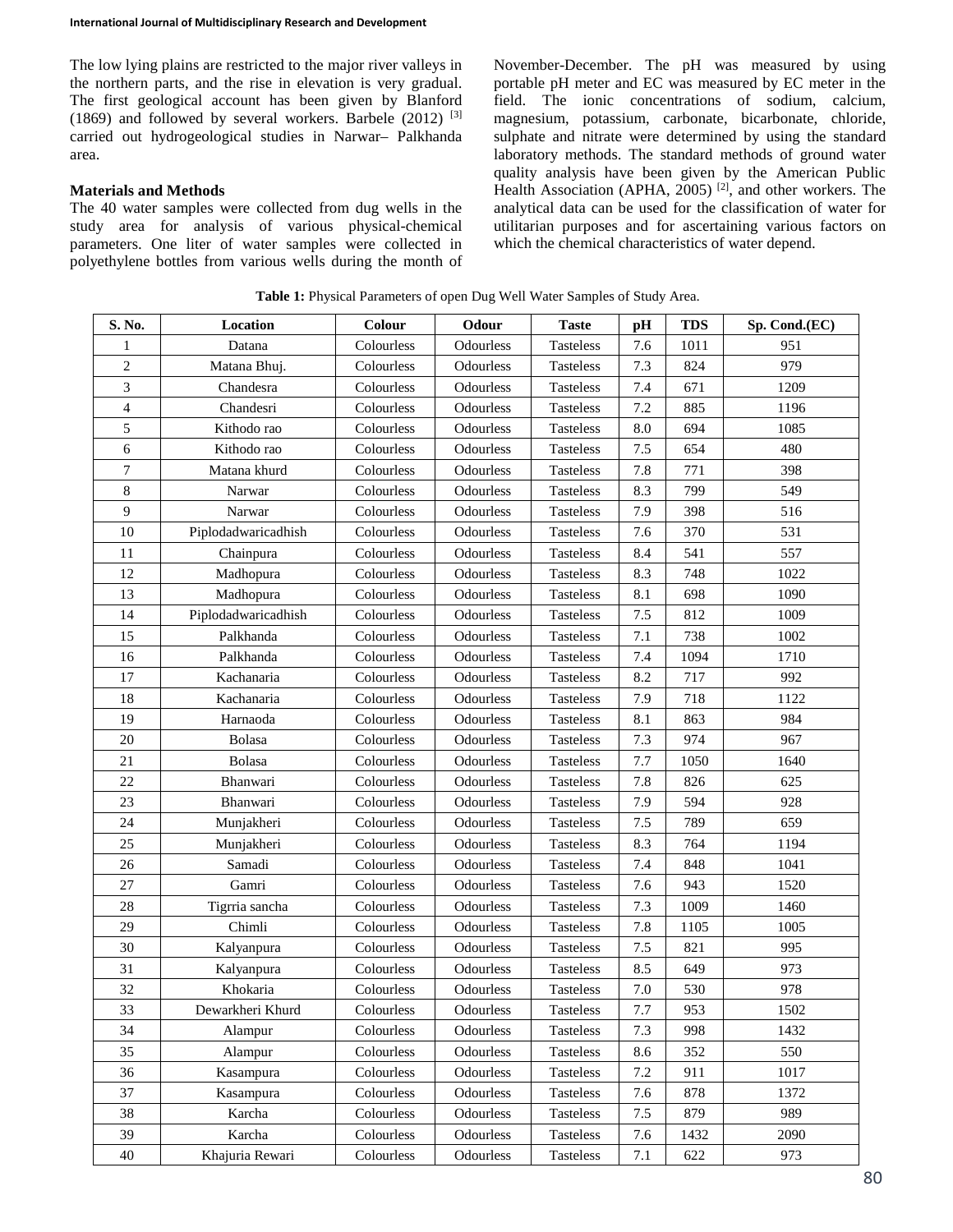| Table 2: Quality Parameters of open Dug Well Water Samples of Study Area. (Value expressed in ppm) |  |  |  |
|----------------------------------------------------------------------------------------------------|--|--|--|
|----------------------------------------------------------------------------------------------------|--|--|--|

|                | <b>Location</b> / <b>Ions</b> | <b>Cations</b> |             |     |        | <b>Anions</b> |      |                 |                 |                  |                 |     |
|----------------|-------------------------------|----------------|-------------|-----|--------|---------------|------|-----------------|-----------------|------------------|-----------------|-----|
| S. No.         |                               | <b>Na</b>      | $\mathbf K$ | Ca  | Mg     | F1            | $CI$ | SO <sub>4</sub> | CO <sub>3</sub> | HCO <sub>3</sub> | NO <sub>3</sub> | TH  |
| $\mathbf{1}$   | Datana                        | 153            | 2.9         | 98  | 66     | 1.22          | 128  | 127             | Nil             | 410              | 18.75           | 690 |
| $\overline{c}$ | Matana Bhuj.                  | 171            | 2.29        | 108 | 62     | 0.90          | 124  | 139             | Nil             | 322              | 26.27           | 422 |
| 3              | Chandesra                     | 91             | 4.89        | 105 | 48     | 0.89          | 166  | 128             | Nil             | 319              | 19.38           | 617 |
| 4              | Chandesri                     | 98             | 1.91        | 110 | 44     | 0.72          | 149  | 134             | Nil             | 322              | 14.99           | 665 |
| 5              | Kithodo rao                   | 58             | 1.3         | 112 | 31     | 0.60          | 106  | 120             | Nil             | 314              | 11              | 408 |
| 6              | Kithodo rao                   | 179            | 3.03        | 100 | 51     | 0.68          | 172  | 88              | Nil             | 217              | 35.09           | 428 |
| 7              | Matana khurd                  | 145            | 1.06        | 118 | 60     | 0.82          | 118  | 19              | Nil             | 343              | 22.91           | 495 |
| 8              | Narwar                        | 58.1           | 39.91       | 144 | 33     | 0.63          | 138  | 113             | Nil             | 389              | 31.93           | 477 |
| 9              | Narwar                        | 96.10          | 48.08       | 129 | 47     | 0.99          | 135  | 182             | Nil             | 333              | 29.07           | 562 |
| 10             | Piploda dwa.                  | 89.15          | 62.24       | 116 | 43     | 1.19          | 106  | 234             | Nil             | 443              | 20.98           | 458 |
| 11             | Chainpura                     | 76             | 31.29       | 96  | 32     | 0.47          | 42   | 117             | Nil             | 425              | 11.39           | 405 |
| 12             | Madhopura                     | 59.88          | 34.14       | 148 | 27     | 0.52          | 54   | 68              | Nil             | 339              | 22.11           | 464 |
| 13             | Madhopura                     | 63             | 1.5         | 111 | 34     | 0.5           | 111  | 110             | Nil             | 332              | $10\,$          | 428 |
| 14             | Piploda dwa.                  | 41.15          | 20.81       | 120 | 29     | 0.71          | 47   | 77              | Nil             | 269              | 25.04           | 436 |
| 15             | Palkhanda                     | 97.11          | 10.66       | 124 | 61     | 1.36          | 117  | 122             | Nil             | 407              | 19.21           | 578 |
| 16             | Palkhanda                     | 143            | 3.2         | 106 | 60     | 0.8           | 258  | 132             | Nil             | 410              | 18              | 515 |
| 17             | Kachanaria                    | 105            | 3.27        | 139 | 48     | 0.88          | 130  | 126             | Nil             | 302              | 26.26           | 352 |
| 18             | Kachanaria                    | 66             | $1.1\,$     | 90  | 48     | 0.9           | 109  | 83              | Nil             | 368              | 12              | 419 |
| 19             | Harnaoda                      | 163            | 3.81        | 106 | 39     | 0.39          | 129  | 131             | Nil             | 314              | 24.08           | 395 |
| 20             | Bolasa                        | 165            | 2.00        | 126 | 73     | 0.43          | 123  | 93              | Nil             | 299              | 20.26           | 459 |
| 21             | Bolasa                        | 92             | 0.9         | 150 | 54     | 0.5           | 162  | 168             | Nil             | 440              | 24              | 600 |
| 22             | Bhanwari                      | 186            | 1.72        | 94  | 66     | 0.51          | 188  | 97              | Nil             | 207              | 28.02           | 433 |
| 23             | Bhanwari                      | 81             | 2.7         | 45  | 41     | 0.7           | 116  | 34              | Nil             | 300              | 5.6             | 301 |
| 24             | Munjakheri                    | 170            | 1.39        | 98  | 67     | 0.49          | 143  | 90              | Nil             | 329              | 23.30           | 299 |
| 25             | Munjakheri                    | 71             | 1.6         | 101 | 47     | 0.9           | 129  | 72              | Nil             | 320              | 3.9             | 449 |
| 26             | Samadi                        | 172            | 3.18        | 89  | 59     | 0.40          | 209  | 88              | Nil             | 316              | 21.50           | 248 |
| 27             | Gamri                         | 178            | 2.99        | 91  | 50     | 0.53          | 178  | 71              | Nil             | 213              | 39.70           | 416 |
| 28             | Tigrria sancha                | 184            | 2.22        | 101 | 70     | 1.19          | 119  | 78              | Nil             | 223              | 18.10           | 441 |
| 29             | Chimli                        | 169            | 3.46        | 105 | 65     | 0.95          | 127  | 69              | Nil             | 318              | 22.20           | 465 |
| 30             | Kalyanpura                    | 158            | 1.68        | 122 | 58     | 0.86          | 116  | 15              | Nil             | 348              | 28.50           | 445 |
| 31             | Kalyanpura                    | 193            | $3.5$       | 170 | 80     | $\rm 0.8$     | 368  | 191             | Nil             | 432              | 29              | 760 |
| 32             | Khokaria                      | $20\,$         | 1.41        | 112 | 52     | 0.93          | 120  | 110             | Nil             | 327              | 21.90           | 423 |
| 33             | Dewarkherikh.                 | 188            | 1.77        | 127 | 68     | 1.12          | 168  | 116             | Nil             | 368              | 15.61           | 637 |
| 34             | Alampur                       | 194            | 2.27        | 114 | 54     | 1.27          | 137  | 123             | Nil             | 497              | 18.29           | 624 |
| 35             | Alampur                       | 77             | 2.4         | 38  | 21     | 0.9           | 106  | 11              | Nil             | 216              | 0.9             | 184 |
| 36             | Kasampura                     | 154            | 2.81        | 93  | 60     | 1.16          | 121  | 129             | Nil             | 404              | 14.91           | 605 |
| 37             | Kasampura                     | 104            | 8.3         | 86  | 56     | 1.0           | 176  | 58              | Nil             | 424              | 3.1             | 448 |
| 38             | Karcha                        | 177            | 1.80        | 110 | 75     | 0.90          | 133  | 134             | Nil             | 417              | 38.21           | 629 |
| 39             | Karcha                        | 198            | $2.6\,$     | 141 | 84     | $1.0\,$       | 363  | 190             | Nil             | 462              | 38              | 696 |
| $40\,$         | Khajuria Rewari               | 160            | 2.07        | 120 | $45\,$ | 1.08          | 138  | 120             | Nil             | 378              | 18.59           | 474 |

#### **Groundwater Quality for Irrigation**

The concentration of dissolved constituents in groundwater determines its quality for irrigation use. The suitability of groundwater for irrigation depends on the effects of the mineral constituents in water on both the plants and soils (Richards, 1954) [16]. The higher salt concentration in irrigation water causes an increase in soil solution osmotic pressure (Thorne, and Peterson, 1954)<sup>[17]</sup>. The effects of salts concentration on soil causing changes in soil structure, permeability and aeration in directly affect plants growth. Since plant roots extract water osmosis, the water uptake of plants decreases. The salts also affect the soil structure, permeability and aeration, which indirectly affect the plants growth (Todd, 1980, 2001) [18, 19]. The quality of water, type of soil, and cropping practices play an important role for a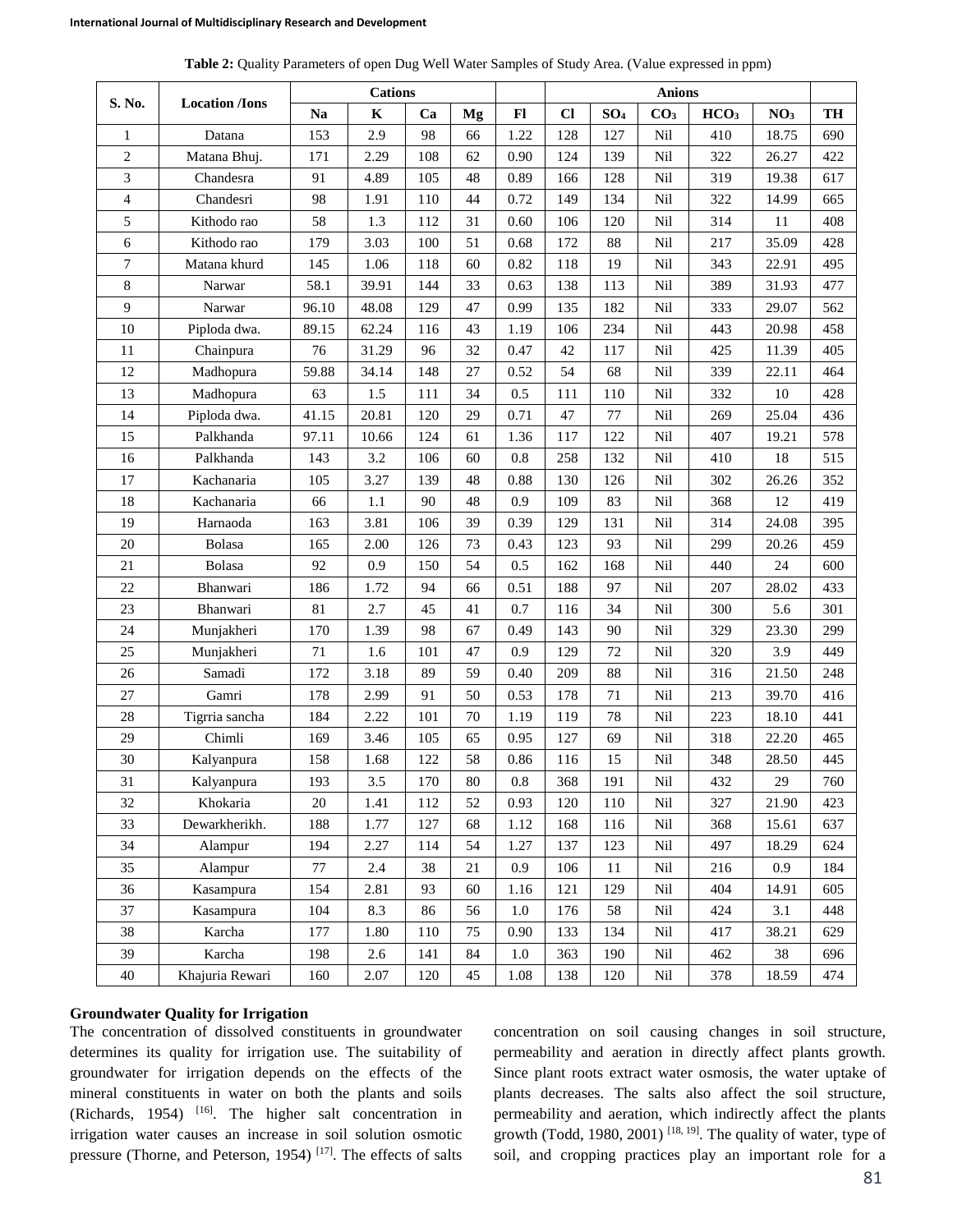suitable irrigation practice. Presence of excessive amounts of dissolved ions in irrigation water affects plants and agricultural soil, reducing the productivity. The physical effect of these ions is to lower the osmotic pressure in the plant structural cells, thus preventing water to reach the branches and leaves of the plant. The chemical effect disrupt plant metabolism. Water quality problems in irrigation include indices for salinity, chlorinity, sodicity, and alkalinity (Mills 2003) [11].

The parameters such as Sodium Percentage**,** Kelly's ratio, Sodium Adsorption Ratio (SAR), Residual Sodium Carbonate (RSC), and Magnesium Hazard, have been determined and plotted on Wilcox diagram and U. S. Salinity hazard diagram for delineation of groundwater suitability for the irrigation purpose.

## **Sodium Percentage**

Sodium percentage is widely utilized for evaluating the suitability of water quality for irrigation (Wilcox, 1948)  $[21]$ . Excess sodium concentration in groundwater produces the undesirable effects because Na reacts with soil to reduce its permeability and support little or no plant growth (Raju, Ram and Dey,  $2009$  [13]. The Sodium percentage is computed with respect to relative proportions of cations present in water, where the concentrations of ions are expressed in meq/l, using the following formula:

$$
Na\% = \frac{(Na + K) \times 100}{(Ca + Mg + Na + K)}
$$

The calculated values of Sodium percentage range from 9 to 48 (Table 3). Generally, Sodium percentage should not exceed 60% in irrigation waters. The sodium percentage of all 40 groundwater samples in study area is less than 60% of Sodium percentage. All samples are safe for irrigation purpose. The higher sodium percentage may be due to the dissolution of minerals from lithological composition, and addition of chemical fertilizers by the irrigation waters (Subba Rao and *et al*. 2002).

### **Sodium Absorption Ratio (SAR)**

The important chemical parameters for estimating the quantity of suitability of water for irrigation as sodium content or alkali hazard for crops, which is expressed in sodium adsorption ratio (SAR). SAR is calculated from the ratio of sodium to calcium and magnesium. Calcium and magnesium ions are important since they are tending to counter the effect of sodium. The higher concentration of SAR leads to breakdown in the physical structure of the soil. Sodium is adsorbed and become attached to soil particles. The soil then become hard and compact when dry and impervious to water penetration.

Sodium replacing adsorbs calcium and magnesium is a hazard as it causes damage to the soil structure. The degree to which irrigation water tends to enter into cation exchange reaction in soil can be indicated by the SAR. The SAR recommended by the salinity laboratory of the U. S. Department of Agriculture (Wilcox, 1948) <sup>[21]</sup> is calculated by using the formula:

$$
SAR = \frac{Na}{\sqrt{(Ca + Mg)/2}}
$$

There is a close relationship between SAR values in irrigation water and the extent to which Na is absorbed by soils. If water used for irrigation is high in Na and low in Ca, the ionexchange complex may become saturated with Na, which destroys soil structure, because of dispersion of clay particles. As a result, the soils tend to become deflocculated and relatively impermeable. Such soils can be very difficult to cultivate. The sodium hazard is expressed in terms of classification of irrigation water as low  $(S_1: \langle 10 \rangle)$ , medium  $(S_2:$ 10 to 18), high (S<sub>3</sub>: 18 to 26) and very high (S<sub>4</sub>:  $>26$ ).

The SAR values in groundwater samples of the study area range from 0.39 to 3.74 indicating that all the groundwater samples are suitable for irrigation purposes (Table 3).

#### **Magnesium Hazard (MH)**

Magnesium is essential for plant growth; however at high content it may associate with soil aggregation and friability (Khodapanah *et al.*, 2009) <sup>[10]</sup>. More Mg+ present in waters affects the soil quality converting it to alkaline and decreases crop yield (Joshi *et al*., 2009) [7]. Mg hazard calculated using the formula.

$$
Mg - Hazards = \frac{Mg}{(Ca + Mg)} \times 100
$$

Mg hazard values >50 % are considered harmful and unsuitable for irrigation purposes. In the analyzed groundwater samples, the Mg hazard ranges from 23.12 to 53.61 % (Table 3). Out of 40 samples, 9 samples have Mg hazard <50% in the villages of Karcha (52.92), Kasampura (51.51, 51.77), Tigria sancha (53.34), Chimli (50.52), Samdhi (50.52), Munjakheri (52.98), Bhanwari (53.61), Datana (52.57). This high Mg hazard ratio causes harmful effects on plants growth. Therefore the water should be used for irrigation after reducing the Mg hazard ratio by adding suitable amount of lime.

The parameters for delineation of irrigation quality assessment have been determined in the groundwater samples of the study area. The computed values of irrigation parameters for quality delineation of groundwater have been displayed (Table 3).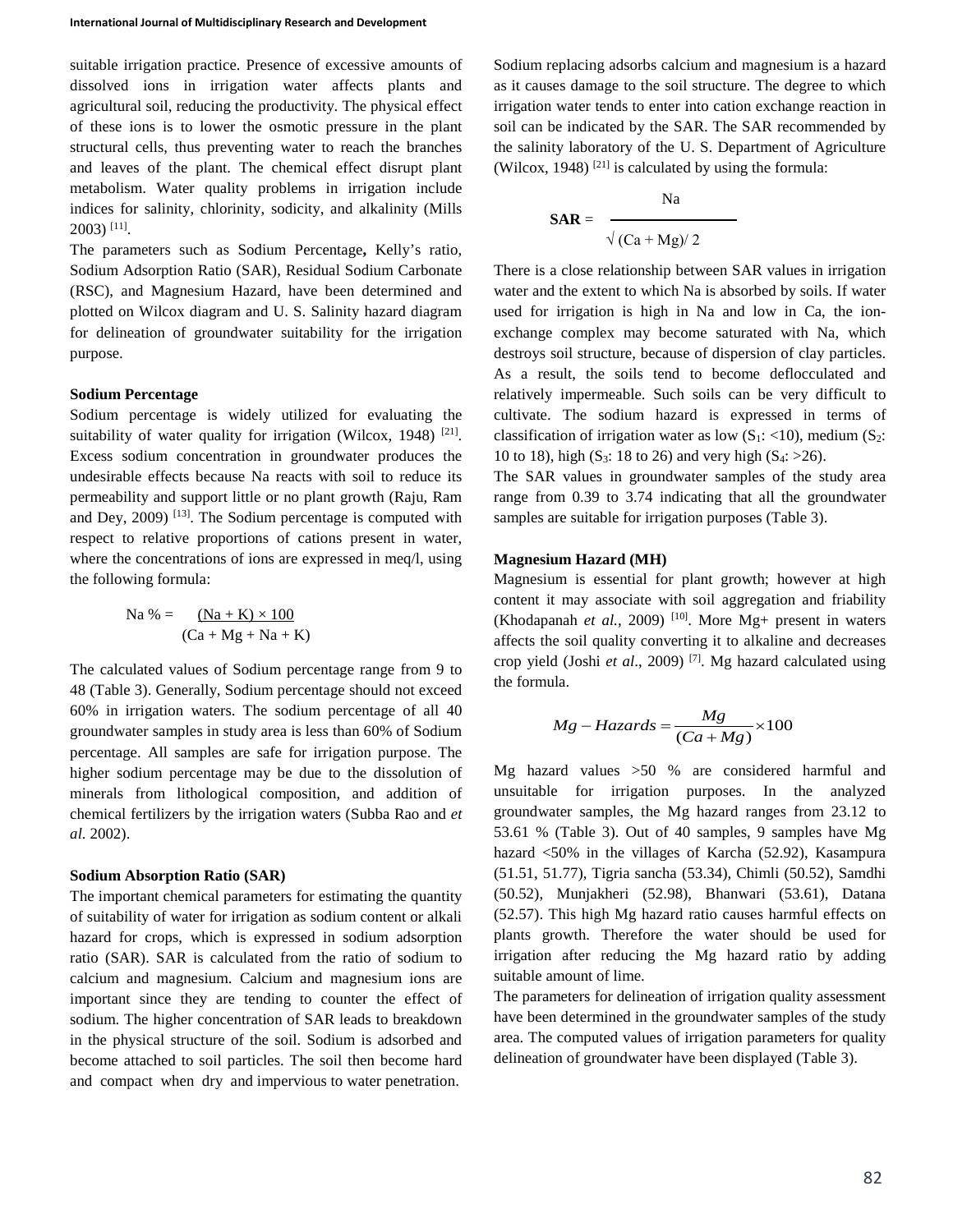|                                |                     |                       |                                |                      | <b>Residual</b> |                   |  |
|--------------------------------|---------------------|-----------------------|--------------------------------|----------------------|-----------------|-------------------|--|
| S. No.<br><b>Location Name</b> |                     | <b>Sodium Percent</b> | <b>Sodium Adsorption Ratio</b> | <b>Kelly's Ratio</b> | Sodium          | <b>Mg Hazards</b> |  |
|                                |                     |                       |                                |                      | Carbonate       |                   |  |
| 1                              | Datana              | 39                    | 2.92                           | 0.645                | $-3.6$          | 52.57             |  |
| $\overline{c}$                 | Matana Bhuj.        | 43                    | 3.25                           | 0.708                | $-5.21$         | 48.66             |  |
| 3                              | Chandesra           | 30                    | 1.84                           | 0.43                 | $-3.95$         | 42.96             |  |
| 4                              | Chandesri           | 32                    | 1.99                           | 0.468                | $-3.82$         | 39.71             |  |
| 5                              | Kithodo rao         | 24                    | 1.25                           | 0.31                 | $-2.992$        | 31.33             |  |
| 6                              | Kithodo rao         | 46                    | 3.63                           | 0.847                | $-5.63$         | 45.64             |  |
| $\tau$                         | Matana khurd        | 37                    | 2.71                           | 0.584                | $-5.16$         | 45.73             |  |
| 8                              | Narwar              | 26                    | 1.13                           | 0.254                | $-3.52$         | 27.4              |  |
| 9                              | Narwar              | 34                    | 1.84                           | 0.406                | $-4.84$         | 37.51             |  |
| 10                             | Datana              | 37                    | 1.79                           | 0.415                | $-2.05$         | 37.91             |  |
| 11                             | Chainpura           | 36                    | 1.71                           | 0.444                | $-0.46$         | 35.44             |  |
| 12                             | Madhopura           | 27                    | 1.18                           | 0.27                 | $-4.05$         | 23.12             |  |
| 13                             | Madhopura           | 25                    | 1.342                          | 0.329                | $-2.895$        | 33.55             |  |
| 14                             | Piplodadwaricadhish | 22                    | 0.87                           | 0.214                | $-3.96$         | 28.46             |  |
| 15                             | Palkhanda           | 29                    | 1.78                           | 0.377                | $-4.52$         | 44.77             |  |
| 16                             | Palkhanda           | 38                    | 2.75                           | 0.608                | $-3.506$        | 48.27             |  |
| 17                             | Kachanaria          | 30                    | 1.95                           | 0.419                | $-5.93$         | 36.24             |  |
| 18                             | Kachanaria          | 25                    | 1.397                          | 0.34                 | $-2.408$        | 46.78             |  |
| 19                             | Harnaoda            | 46                    | 3.44                           | 0.836                | $-3.34$         | 37.73             |  |
| 20                             | Bolasa              | 37                    | 2.89                           | 0.583                | $-7.38$         | 48.85             |  |
| 21                             | Bolasa              | 25                    | 1.638                          | 0.335                | $-4.715$        | 37.24             |  |
| 22                             | Bhanwari            | 42                    | 3.18                           | 0.709                | $-6.72$         | 53.61             |  |
| 23                             | Bhanwari            | 39                    | 2.102                          | 0.627                | $-0.701$        | 39.96             |  |
| 24                             | Munjakheri          | 42                    | 3.24                           | 0.71                 | $-5.01$         | 52.98             |  |
| 25                             | Munjakheri          | 26                    | 1.463                          | 0.347                | $-2.327$        | 43.41             |  |
| 26                             | Samadi              | 45                    | 3.47                           | 0.805                | $-4.12$         | 52.2              |  |
| 27                             | Gamri               | 47                    | 3.72                           | 0.894                | $-5.16$         | 47.51             |  |
| 28                             | Tigrria sancha      | 43                    | 3.44                           | 0.742                | $-7.13$         | 53.33             |  |
| 29                             | Chimli              | 41                    | 3.19                           | 0.695                | $-5.36$         | 50.52             |  |
| 30                             | Kalyanpura          | 39                    | 2.94                           | 0.633                | $-5.15$         | 43.96             |  |
| 31                             | Kalyanpura          | 38                    | 3.218                          | 0.586                | $-6.517$        | 43.68             |  |
| 32                             | Khokaria            | 9                     | 0.39                           | 0.088                | $-4.5$          | 43.35             |  |
| 33                             | DewarkheriKhurd     | 41                    | 3.34                           | 0.685                | $-5.89$         | 46.89             |  |
| 34                             | Alampur             | 46                    | 3.74                           | 0.83                 | $-1.98$         | 43.87             |  |
| 35                             | Alampur             | 48                    | 2.488                          | 0.924                | 0.758           | 47.66             |  |
| 36                             | Kasampura           | 41                    | 3.05                           | 0.699                | $-2.95$         | 51.51             |  |
| 37                             | Kasampura           | 35                    | 2.145                          | 0.508                | $-1.948$        | 51.77             |  |
| 38                             | Karcha              | 40                    | 3.18                           | 0.66                 | $-4.81$         | 52.92             |  |
| 39                             | Karcha              | 38                    | 3.262                          | 0.618                | $-6.373$        | 49.54             |  |
| 40                             | Khajuria ewari      | 43                    | 3.28                           | 0.745                | $-3.49$         | 38.22             |  |

**Table 3:** Indices derived from the geochemical parameters of study area.

The chemical analysis of groundwater of Ujjain study area, indicates that the ground water is suitable for irrigation applications

### **U S Salinity Laboratory's Diagram**

Richards (1954) <sup>[16]</sup> adopted U S Salinity Laboratory's diagram for assessment of irrigation water, where the value of SAR is plotted against E C. The plots of chemical data of the groundwater samples in the U S Salinity Laboratory's diagram are illustrated (Figure 1). The total concentrations of soluble salts in irrigation water can be classified into low  $(C_1)$ ,

medium  $(C_2)$ , high  $(C_3)$  and very high  $(C_4)$  salinity classes. The zones  $(C_1 - C_4)$  have the value of E C less than 250, 250 -750, 750 - 2250 μs / cm and more than 2250 μs / cm, respectively. Higher Electric Conductivity in irrigation water creates a saline soil (Richards, 1954) [16].

The 31 groundwater sample points belong to  $C_3 S_1$  class (77.5) %), which exhibits high salinity hazard and low alkali hazards. 9 samples represent  $C_2 S_1$  class (22.5 %) indicating medium salinity and low alkali water (Figure1). The groundwater is favourable for irrigation purpose.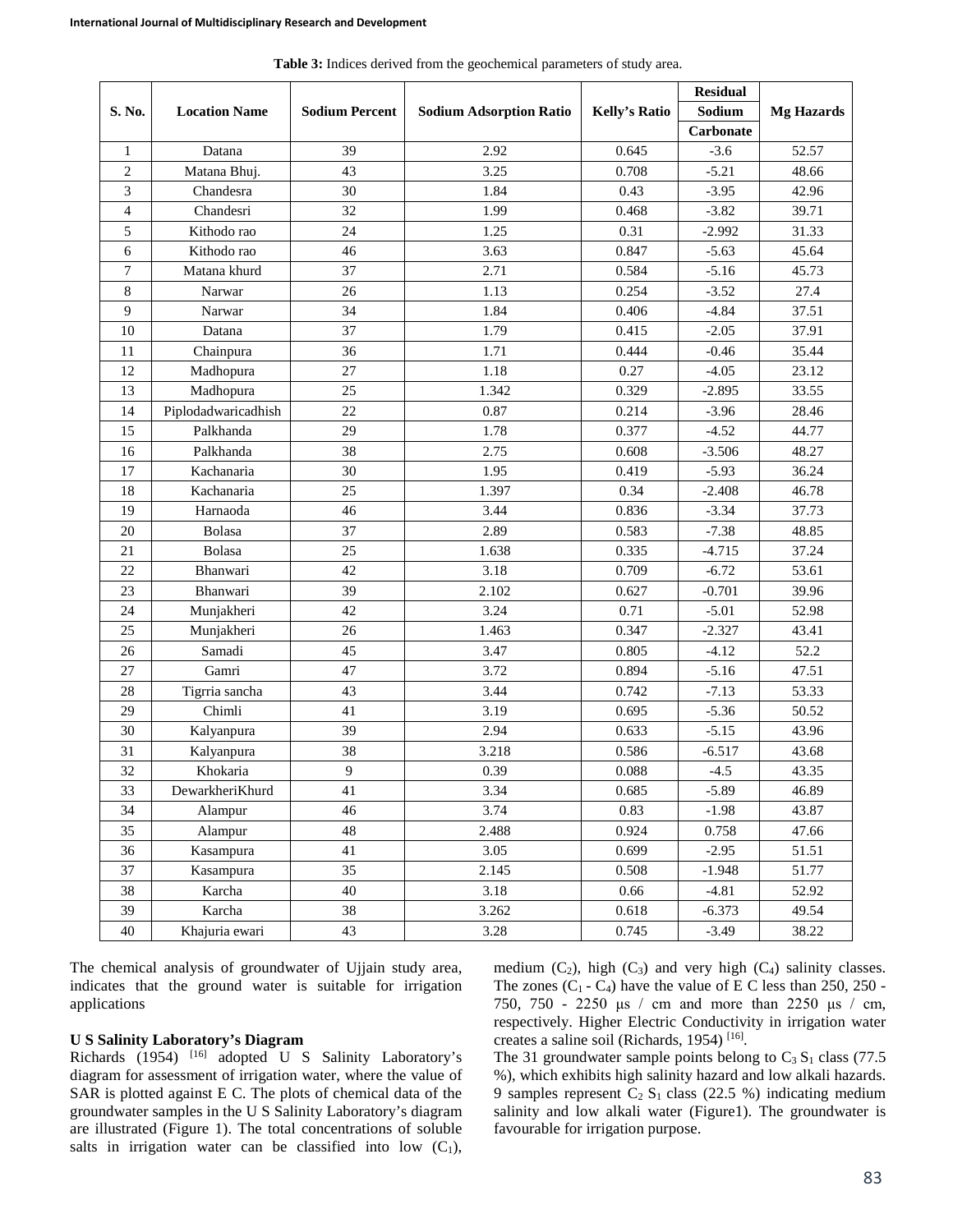

**Fig 1:** US Salinity Hazard diagram of the Ujjain study area.

### **Wilcox's Diagram**

Wilcox**'**s (1955) classified groundwater for irrigation purposes by correlating percent sodium and electrical conductivity. The groundwater quality for agricultural purpose is mainly depends on percentage of sodium and Electric conductivity. When the concentration of sodium is high in irrigation water, sodium ions tend to be adsorbed by clay particles, displacing

Mg and Ca ions by base-exchange process. This exchange process of Na in water for Ca and Mg in soil reduces permeability and eventually results in soil with poor internal drainage. Hence, air and water circulation is restricted during wet conditions, and such soils are usually hard when dry (Collins and Jenkins 1996) [5].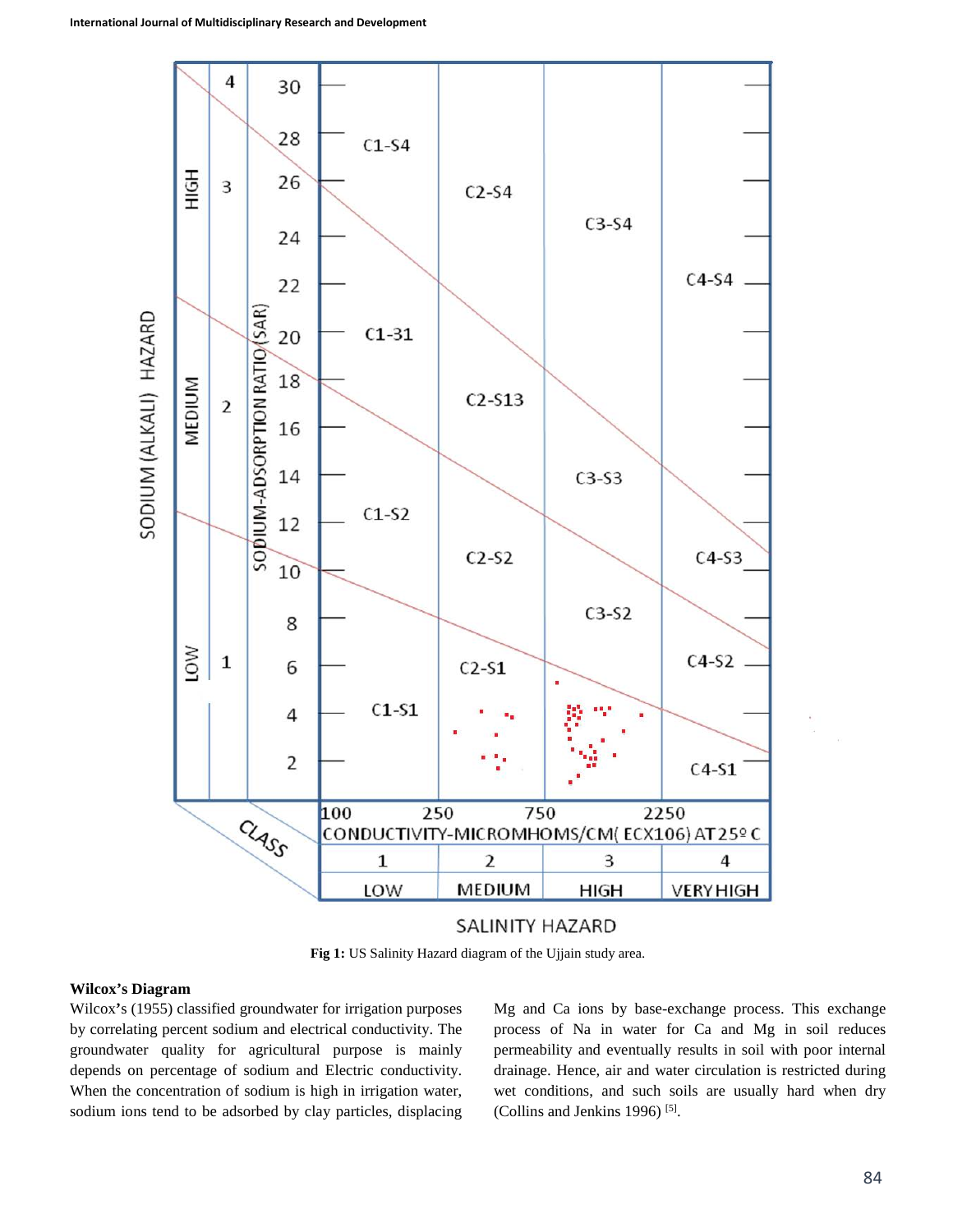

**Fig 2:** Wilcox**'**s diagram of the study area.

Wilcox's diagram has been is adopted for the classification of groundwater for irrigation purpose, wherein the Electric Conductivity is plotted against Sodium percentage. The data of ground water samples of the study area are plotted on Wilcox diagram (Figure 2). Out of the 40 groundwater samples, 22.5 % of the groundwater samples belong to excellent to good category namely Kithodonrao, Matana Khurd, Narwar, Datana, Bhanwari, Munjakheri and Alampura and 75 % of groundwater samples belong to good to permissible category, for irrigation use. Only one groundwater sample of Karcha village belongs to the doubtful to unsuitable category for irrigation purpose

#### **Conclusion**

.

Based on the chemical analysis of groundwater samples of Ujjain study sector, the parameters like, sodium percent;

Kelley's Ratio, Sodium Adsorption Ratio, Residual Sodium Carbonate, and Magnesium-Hazard have been determined and the values have been plotted on U S Salinity diagram indicate that 09 samples belong to the  $C_2 S_1$  type (medium salinity – low sodium water) and 31 samples represent to  $C_3 S_1$  type (high salinity – low sodium water). 75% of data are in  $C_3 S_1$ class that iis indicator of moderate quality for the irrigation. The plots on Wilcox diagram exhibit that 09 samples of groundwater characterize the excellent to good class, 30 samples represent the good to permissible and 1 sample refers to the doubtful to unsuitable categories for the irrigation quality. In general, the groundwater of the study area is suitable for the irrigation application.

#### **Acknowledgement**

The authors are thankful to Prof. K.N. Singh, Professor and